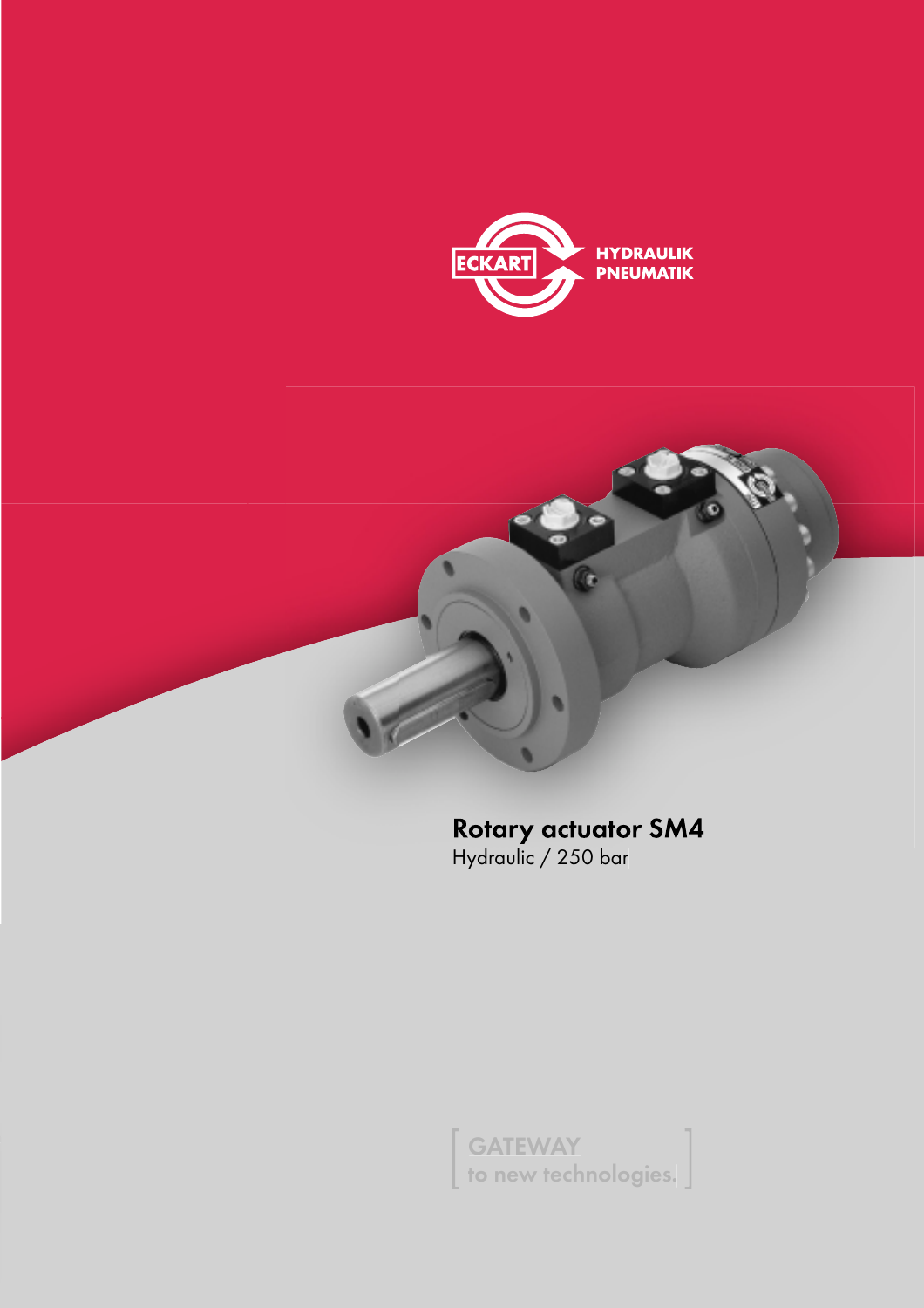## from 20 bar economically applicable

- through precise combined helical gears and low friction seals, is the SM4 already from 20 bar economically applicable

## 250 bar operating pressure

- high performance in a very compact unit resulting in space and cost savings

Schwenkmotor PSM

- increased safety margin
- savings on accessories as only few applications will require pressure reducing valves to protect the SM4

# low hydraulic axial load

## through small differential

- less load on the four-point bearing, freeing it for more important tasks
- extending the service life of the rotary actuator

## adjustable drive shaft datum

- if you manufacture the hub, it is not necessary to regard the exact position of the keyways.
- the total angle can be re-adjusted at any time

## four-point bearing

- perfectly suited to withstand even extreme radial and axial loads, meeting the toughest requirements

## modern sealing technology

- extended service life of seals
- increased safety, also with regard to the environment
- suitable for most fluids
- all o-rings featuring anti-extrusion back-up rings
- no internal leakages through solid seals enabling
- the load to be held in any intermediate position

## wear-resistant moving parts

- long service life of the rotary actuator through extended-period nitriding
- excellent sliding characteristics of the gears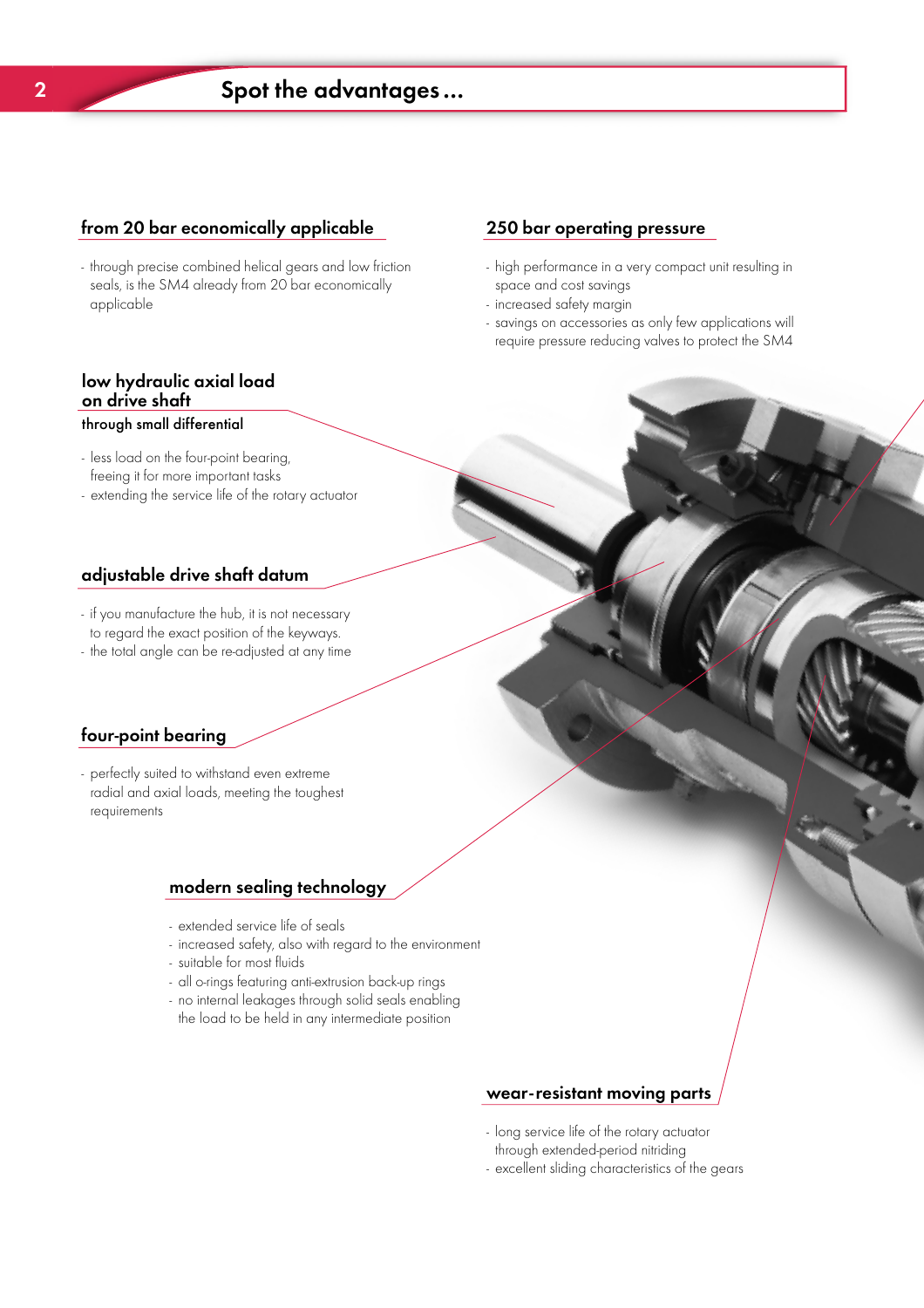# $\frac{1}{\sqrt{2}}$  Schweizer SM4  $\frac{1}{\sqrt{2}}$  actuation  $\frac{1}{\sqrt{2}}$

## <u>of the custom controller controller than the custom of kinetic energy</u>

- negating the need for expensive proportional or servo controls with virtually identical characteristics

## …over time

- short delivery times through flexible storage
- individual solutions for your product
- quality assurance according to DIN EN ISO 9001

## externally adjustable end stop(standard)

- the end angle can be re-adjusted at any time by  $\pm 5^{\circ}$ - in conjunction with the adjustable drive shaft
- datum, it is therefore possible to adjust the initial and final position of the total angle required

## **Contents**

| Features SM4                        | 2, 3            |
|-------------------------------------|-----------------|
| Modular down to the tiniest details | 4, 5            |
| <b>Function and features</b>        | 6, 7            |
| Options                             | 8, 9, 10        |
| End cushioning                      | 10              |
| Technical data and information      | 11              |
| <b>Dimensions</b>                   | 12, 13          |
| Important technical information     | $\overline{14}$ |
| Fax sheet                           | 15              |
| <b>Applications</b>                 | 16              |
|                                     |                 |

## - assuring positive power/torque transmission

large-area press-fit joint

even at peak load conditions

## through shaft

- the axial force required for mounting the shaft on the hub can be exerted at the end of the shaft, preventing destruction of the four-point bearing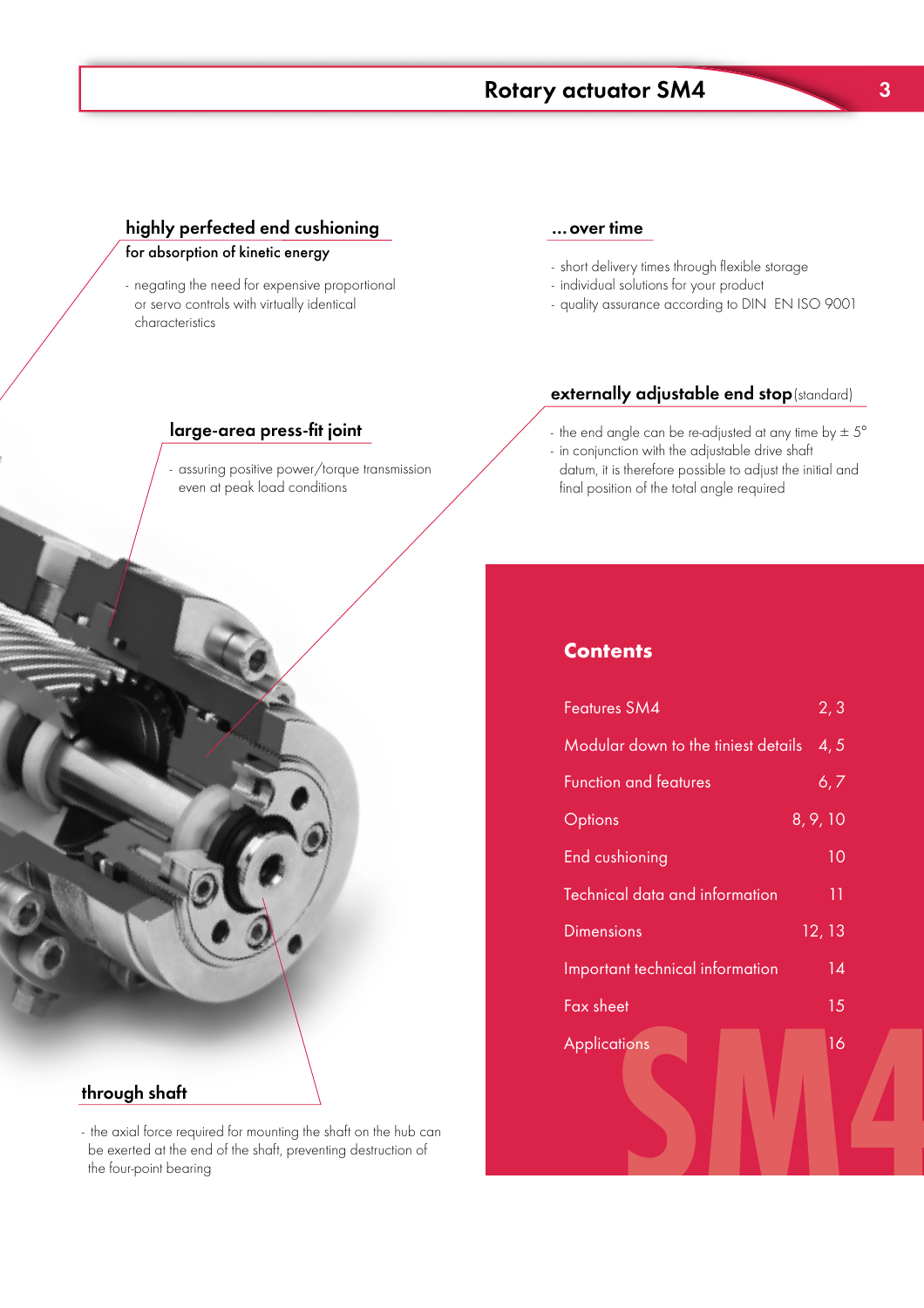## [ Extras which give flexibility ]

Successful companies gain competitive advantage, both for themselves and their customers, through innovative ideas and technologies. On the basis of SM4, we have achieved special designs which are tailored precisely to your needs.

Please feel free to call us - our engineers and technicians will be pleased to help you.



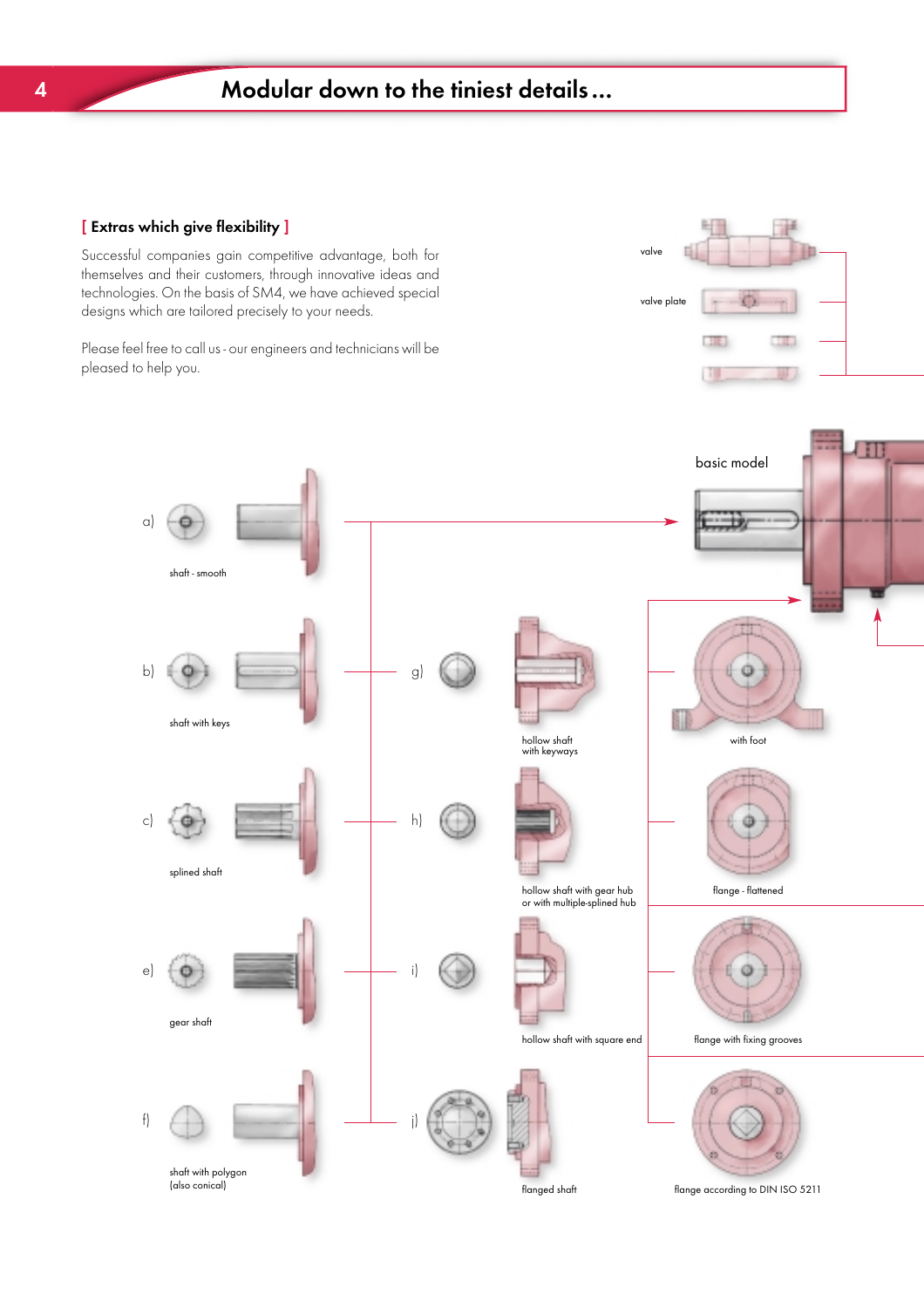# $\frac{1}{\sqrt{2}}$  Schweizer SM4  $\frac{1}{\sqrt{2}}$  actuation  $\frac{1}{\sqrt{2}}$

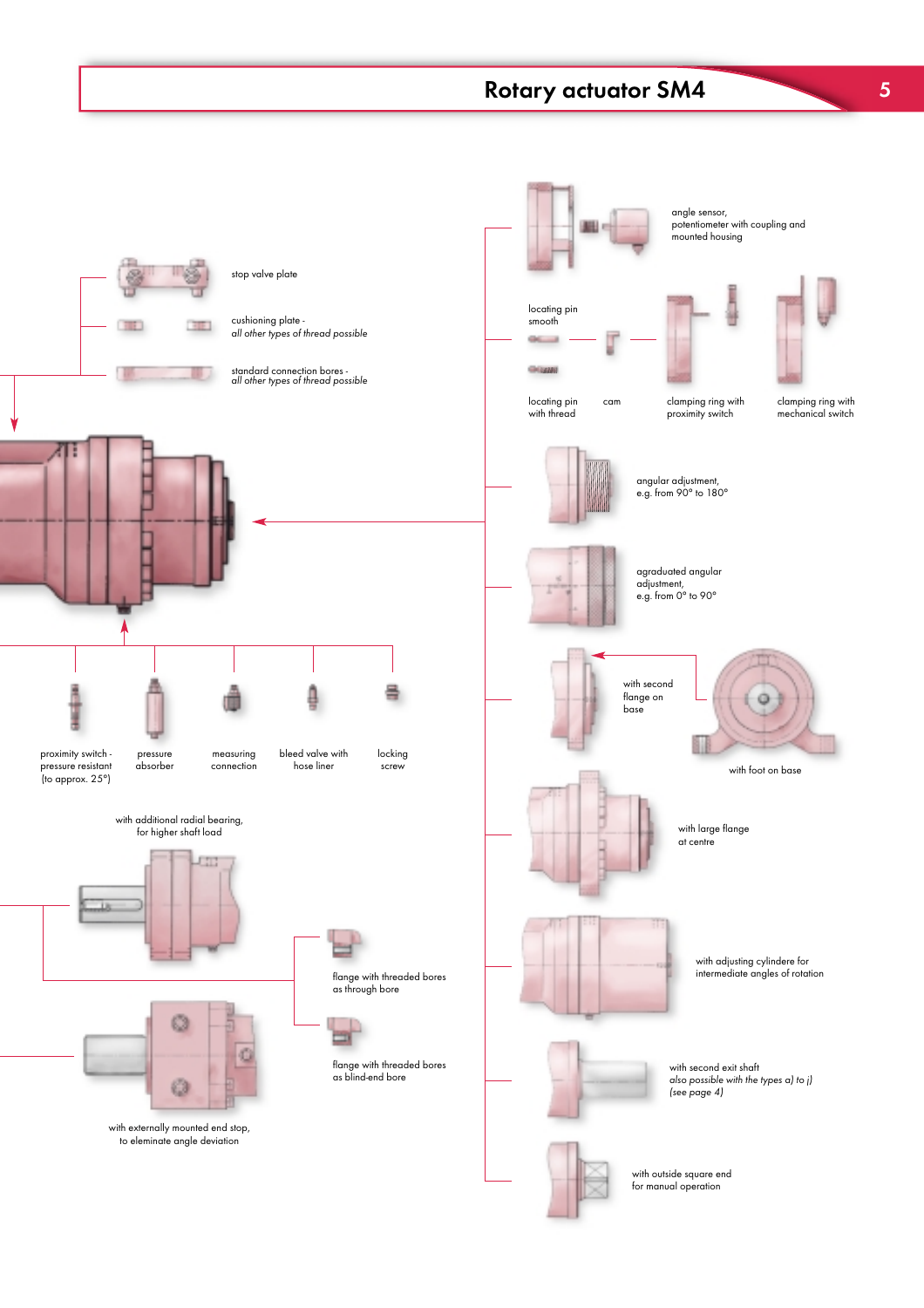# 6 Function and features Schwenkmotor PSM



## [ Operation ]

The rotary actuator SM4 is used for rotating or turning useful loads.

As in a hydraulic cylinder the piston K (fig.-2) is moved in a linear motion between the two mechanical end positions E1 and E2 by means of hydraulic power.

Through the multiple helical gears the linear motion is mechanically transformed into a turning motion and transferred to the drive shaft W.

The opposed direction of the helical gears G1 and G2 causes a simple stroke of the piston to produce a doubling of the angular movement.

The pairs of helical gears are not self-inhibiting. Positive lubrication and nitriding of the surfaces of the helical gears ensures a long service life of the rotary actuator.

## [ Operating pressure ]

The maximum operating pressure of the rotary actuator is 250 bar. Low friction seals allow the rotary actuator to operate from as low as 10 bar operating pressure and so can be economically set at approximately 20 bar.

For especially slow rotation stick-slip seals can be supplied as a special specification.

## [ Drive shaft datum ]

The drive shaft datum can be adjusted within the angular minute range. After loosening the screws Z (1/2 turn), any drive shaft or key position can be adjusted. Once the required adjustment has been made, tighten the screws Z again as instructed (see manual).

The drive shaft datum is adjusted at the factory as shown in fig.- 2, with the piston K resting against the stop E1 (also see pages 12 and 13).

## [ Torque output ]

The stated torque figures are effective torques, with the pressure versus the torque curve being virtually linear. For multi-shift, heavy duty or high frequency applications a safety factor between 1.2 and 1.5 is recommended. Torque output is equal in both directions.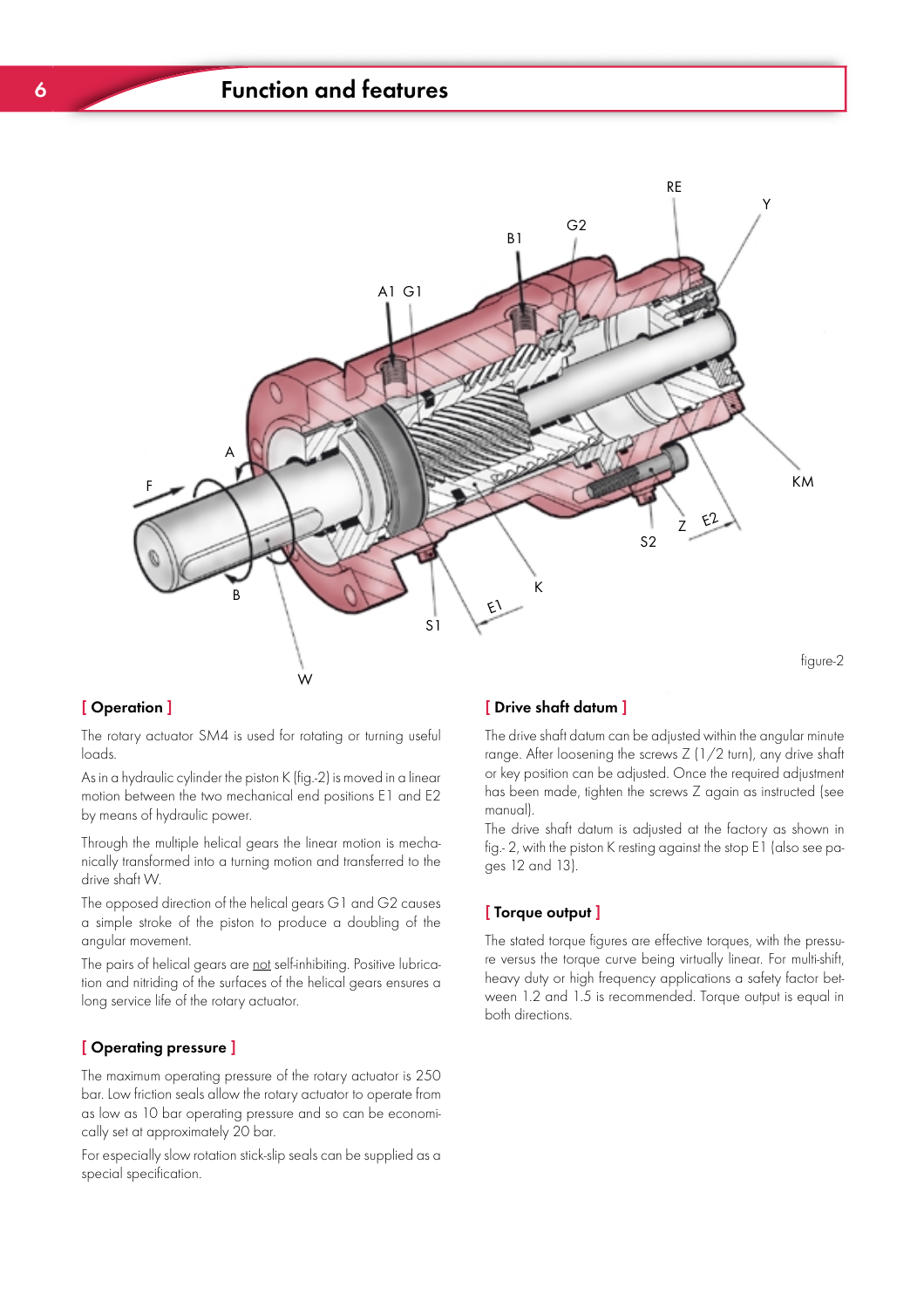

From view F, the drive shaft W will rotate anti-clockwise (arrow A) when pressure is applied to port A1. A different direction of rotation is available as a special feature.

## [ Rotation ]

Standard rotations are 90°, 180°, 270° and 360°. Other rotations can be supplied on request by using the model with the next standard rotation up and limiting the stroke of the piston in accordance. Also available are special models with rotations in excess of 360°.

## [ Backlash ]

In order to function, the set of helical gears require a certain backlash of approx. 20 angular minutes. On special request, the rotary actuator can also be supplied with a reduced backlash of as little as 5 angular minutes.

## [ Externally adjustable end stop ]

This standard feature allows re-adjustment of the angle of rotation as supplied within  $\pm 5^{\circ}$ . Adjustment is only possible in the unpressurised state and at the end position E2 (see page 14).

## [ Fluids ]

We recommend mineral oil based hydraulic fluids of the group HLP as per DIN 51524 / Part 2 and VDMA recommendation 24318. Fluids without emulsifying agents reduce the service life of the rotary actuator. For heavily flammable fluids, please consult factory. The recommended viscosity range is 16 cSt to 68 cSt at  $40^{\circ}$  to 60 $^{\circ}$  C.

## [ Operating temperature ]

The operating temperature can range from -25 $^{\circ}$  C to +70 $^{\circ}$  C, providing suitable fluids with the correct viscosity rating are used. Please contact us for any applications outside these limits.

## [ Oil change ]

The oil change depends on the size of the system and should be carried out at regular intervals.

## [ Filtration ]

The hydraulic fluid used in the rotary actuator does not exceed the pollution classification 19/15 in accordance with ISO 4406. Therefore, a filter setting of < 25 µm should be installed in the pressure line. With hermetically sealed containers a return filter should suffice. With open containers a pressure filter must be installed in the compressed air line. The maintenance intervals described above should be adhered to in line with manufacturer specifications.

#### [ Leakage ]

The use of solid seals reduces leakage to the absolute minimum, therefore allowing the load to be held in any intermediate position.

## [ End of stroke ]

The piston K (fig. 2) can be moved under load against the end stops E1 and E2 and be loaded in this position.

The end stops are designed to withstand the force created by the maximum allowable operating pressure relating to the maximum premissable torque output.

If higher forces can be expected, we recommend installation of external stops or other methods of control such as end cushioning (see page 10 and 14) or control valves.

## $\mathbf{I}$  installation, maintenance and running in  $\mathbf{I}$

An operating instruction for the installation, maintenance and running in are provided with every delivery.

Spare-part-list as well as dismantling and assembly instruction are available by request.

#### [ Non-standard options ]

In addition to the options listed in this catalogue, special features can also be supplied. A few ideas are listed on pages 4 and 5. Please contact our engineers for further information.

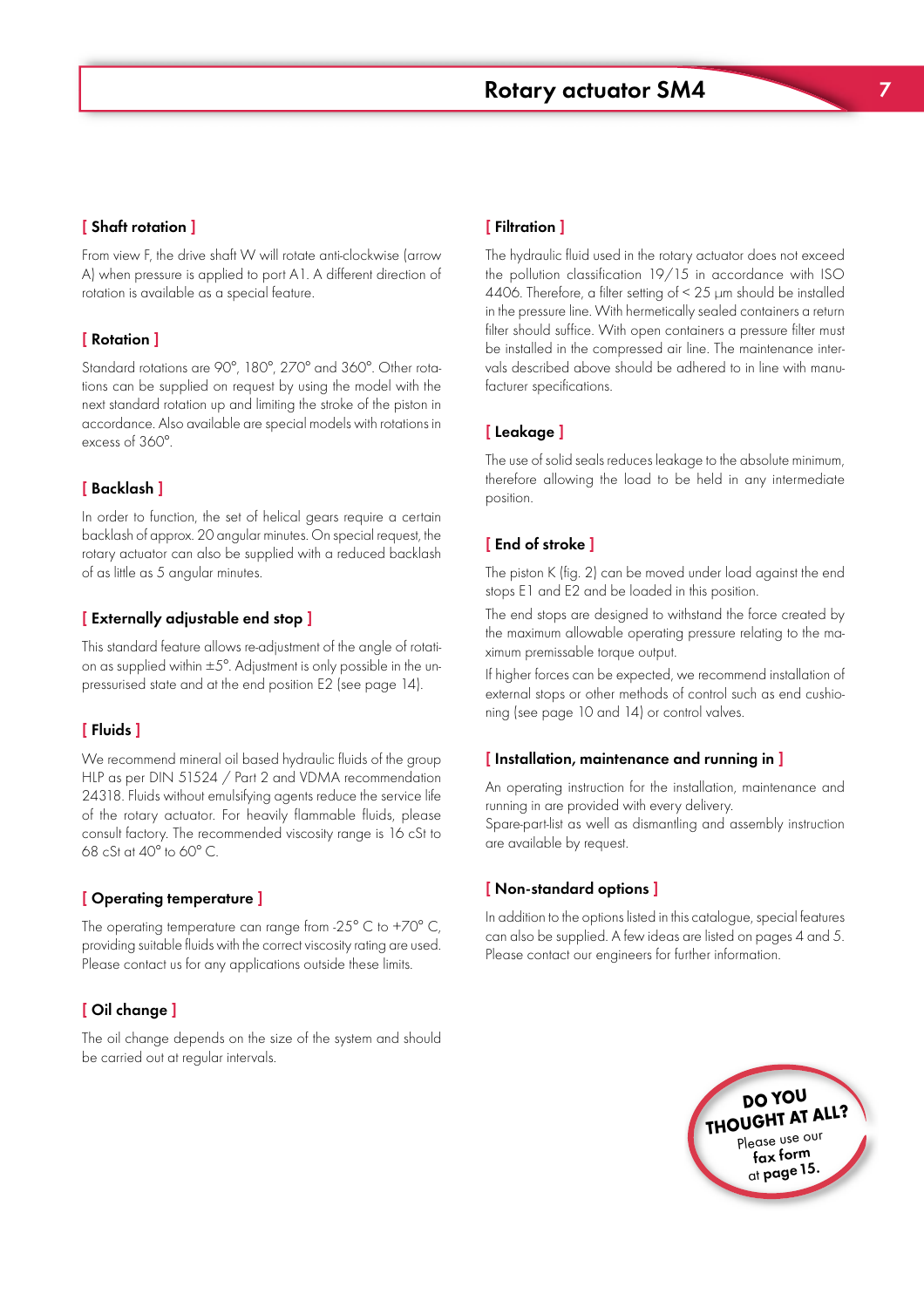# $\overline{\mathcal{S}}$  options  $\overline{\mathcal{S}}$  options  $\overline{\mathcal{S}}$



## $\mathbf{S}$  - Locating pin  $\mathbf{S}$

The locating pin SZ (fig. 3) is intended for the fitting of cams Z5 or other control equipment. It simply screws or is glued into the tapping provided at the back end of the shaft. It can be supplied at a later stage without reconstruction of the rotary actuator. The locating pin should not be used for torque transmission or for limiting the angle of rotation.

#### [ Z5 - Cam ]

The cam Z5 (fig. 3) is clamped onto the locating pin SZ and is used to operate the control switches. If two cams are fitted, the second one is reversed and fitted upside down, while both cams remain individually adjustable.

#### [ Z4 - Longe-range adjustable end stop ] without illustration

The angle of rotation can be adjusted individually with this option (fig. 4), both over its total range of rotation and over a partial range (e.g. total angle 270°, desired partial adjustment of 180° to 270°). To this end, the adjusting insert RE is simply screwed inwards or outwards to give the desired angle of rotation. The shaft goes all the way through, allowing control equipment to be fitted. Adjustment is only possible in the unpressurised state. The total length of the rotary actuator is extended by this option, depending on the range of adjustment (see page 12).

## [ ZW - Gear shaft DIN 5480 ]

The gear shaft profile DIN 5480 is preferable to the standard key connection if high alternating and bending loads are expected. The profile and assembly dimensions are given on page 13.

figure-3

#### [ ZN - Gear hub DIN 5480 (hollow shaft) ]

Rotary actuators with a gear hub profile as per DIN 5480 shorten the structural length of the total construction, or are used for if the customer's counterpart can not be provided with a hub. The profile and assembly dimensions are given on page 13.

Because of the smaller hub of the rotary actuator caused by construction and the resulting smaller shaft diameter on the customer's counterpart, the maximum torque output of the rotary actuator can no longer be transmitted in view of the "fatigue strength". When planning the application, the pressure should therefore be reduced to 140 bar.

The customer's shaft can however also be subjected to higher loads where operation is sporadic or infrequent. It is always advisable to calculate torsion and fatigue strength.

The maximum permissible operating pressure is still 250 bar. However, care should be taken that the torque produced can not be transmitted to the customer's shaft.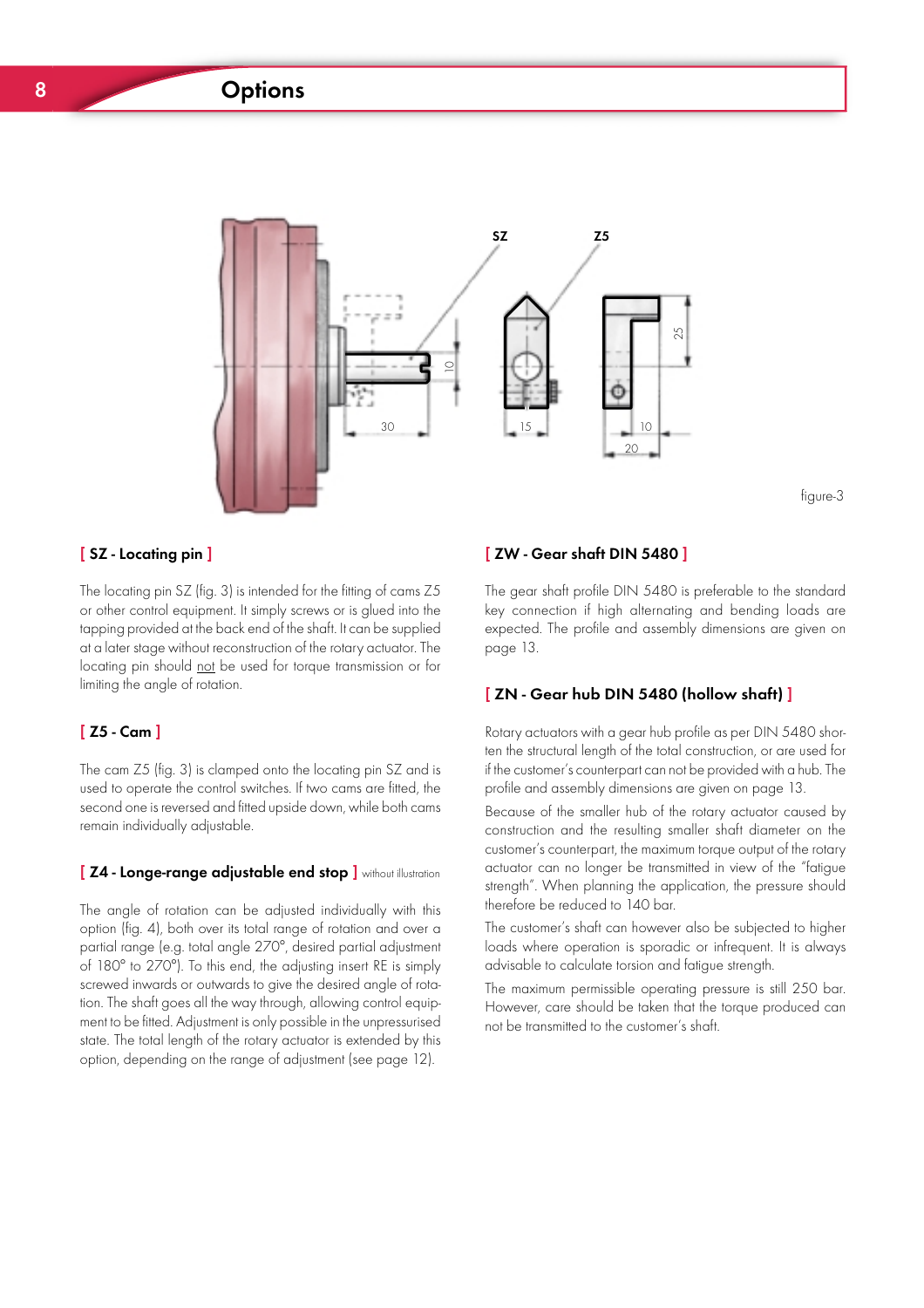# $\mathcal{S}(\mathcal{S})$  and  $\mathcal{S}(\mathcal{S})$  actuation  $\mathcal{S}(\mathcal{S})$  . The same  $\mathcal{S}(\mathcal{S})$

## [Z6.1 - Control switch assembly ]

This option allows the respective end positions to be mechanically confirmed and the intermediate angles to be recalled. The locating pin SZ and the cam Z5 are included in this option.

## Technical data Z6.1 - mechanical (figure-4):

| control element:                                                         | according to DIN EN 50047            |
|--------------------------------------------------------------------------|--------------------------------------|
| insulation:                                                              | according to VDE 0110 Group C        |
| nominal insulation voltage: $500 \text{ V} \sim 25\text{-}60 \text{ Hz}$ |                                      |
| permanent current:                                                       | 10 A                                 |
| nominal operating current:                                               | 4 A (220~); 2,5 A (380~); 1 A (500~) |
| permissible temperature:                                                 | $-30^{\circ}$ $+80^{\circ}$          |
| system of protection:                                                    | IP 67 according to DIN 40050 p. 1    |



#### [Z6.2 - Control switch assembly ]

This option allows the respective end positions to be touchless and electronically confirmed and the intermediate angles to be recalled. The locating pin SZ and the cam Z5 are included in this option. The respective assembly dimensions are given on page 15.

#### Technical data Z6.2 - inductive (figure-5):

| control element:           | PNP Schließer M12x1          |
|----------------------------|------------------------------|
| nominal control interval:  | $2 \text{ mm}$               |
| operating voltage:         | $1030$ V DC                  |
| current carrying capacity: | 200 mA                       |
| connection type:           | plug                         |
| permissible temperature:   | $-25^{\circ}$ +70 $^{\circ}$ |
| system of protection:      | IP 67                        |

Plugs are not delivered as standard! Concerning this we ask for your inquiry.

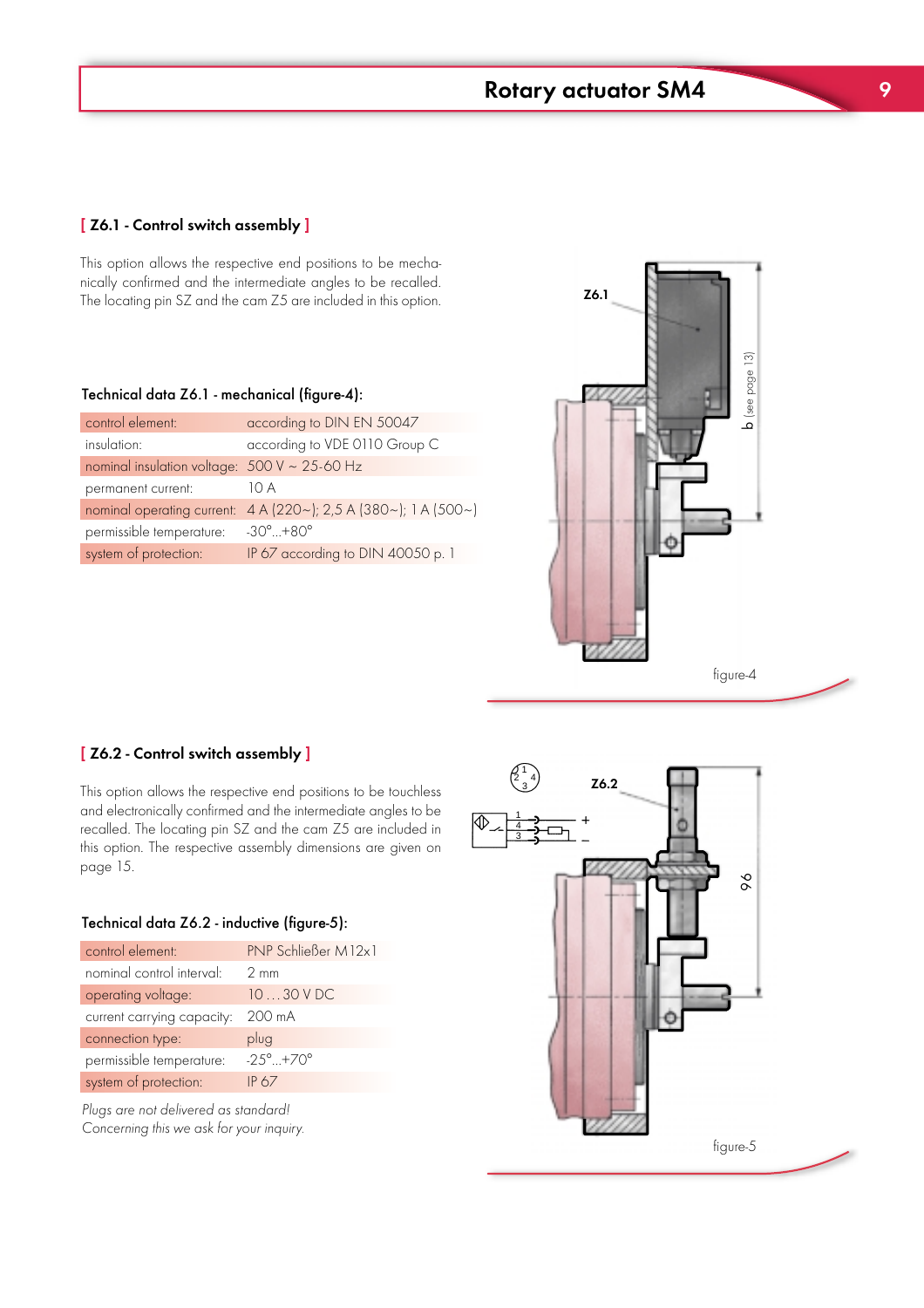## [ Z1- End cushioning ]

End cushioning is aimed at dissipating and/or decelerating the rotary movement before the final end stop.

Eckart end cushioning is designed to meet the toughest requirements in modern hydraulics. On the basis of continuous research and development as well as close co-operation with our customers, we can offer you state-of-the-art end cushioning.

- You do not need to include any expensive proportional or servo controls in order to dissipate kinetic energy, because Eckart end cushioning will perform this function almost identically.
- Eckart end cushioning largely prevents pressure peaks, which often destroy rotary actuators with conventional single-stage cushioning or throttle regulation (see diagram in fig. 9)
- The standard effective cushioning range in the end position is approx. 10° for all sizes. Other cushioning can be supplied on request.

## figure-9 essure<br>[bar 300 200  $100$ essure<br>[bar 300 200  $100$ single-stage end cushioning time [s] Eckart end cushioning time [s]

Schwenkmotor PSM

The diagram shows one of the advantages of Eckart end cushioning over conventional cushioning with single-stage control

- It is possible for the customer to adjust the cushioning effect individually by screwing in nozzles.
- End cushioning Z1 can also be delivered for each special angle of rotation (see too page 14).

## [ Operation ]



#### A. Starting position

- piston K is in end position E2 (see page 6)
- port A1 is pressurised
- port B1 is unpressurised

#### B. Reversing the directional control valve

- port B1 is pressurised
- ball check valve R in port B1 opens
- hydraulic fluid flows freely into the cylinder space
- piston K moves in the direction end position E1 (direction arrow piston K)
- ball check valve R is closed in port A1
- pressure medium flows off freely through the bores D

#### C. Cushioning process

- piston K now approaches the end position E1 and seals the bores D one after the other
- piston speed is progessively reduced
- piston K now completely covers the bores D
- pressure medium can now only escape through the bore Q with the adjusting screw DS to the port A1
- the cushioning effect can therefore be adjusted again by the adjusting screw DS
- the cushioning phase linear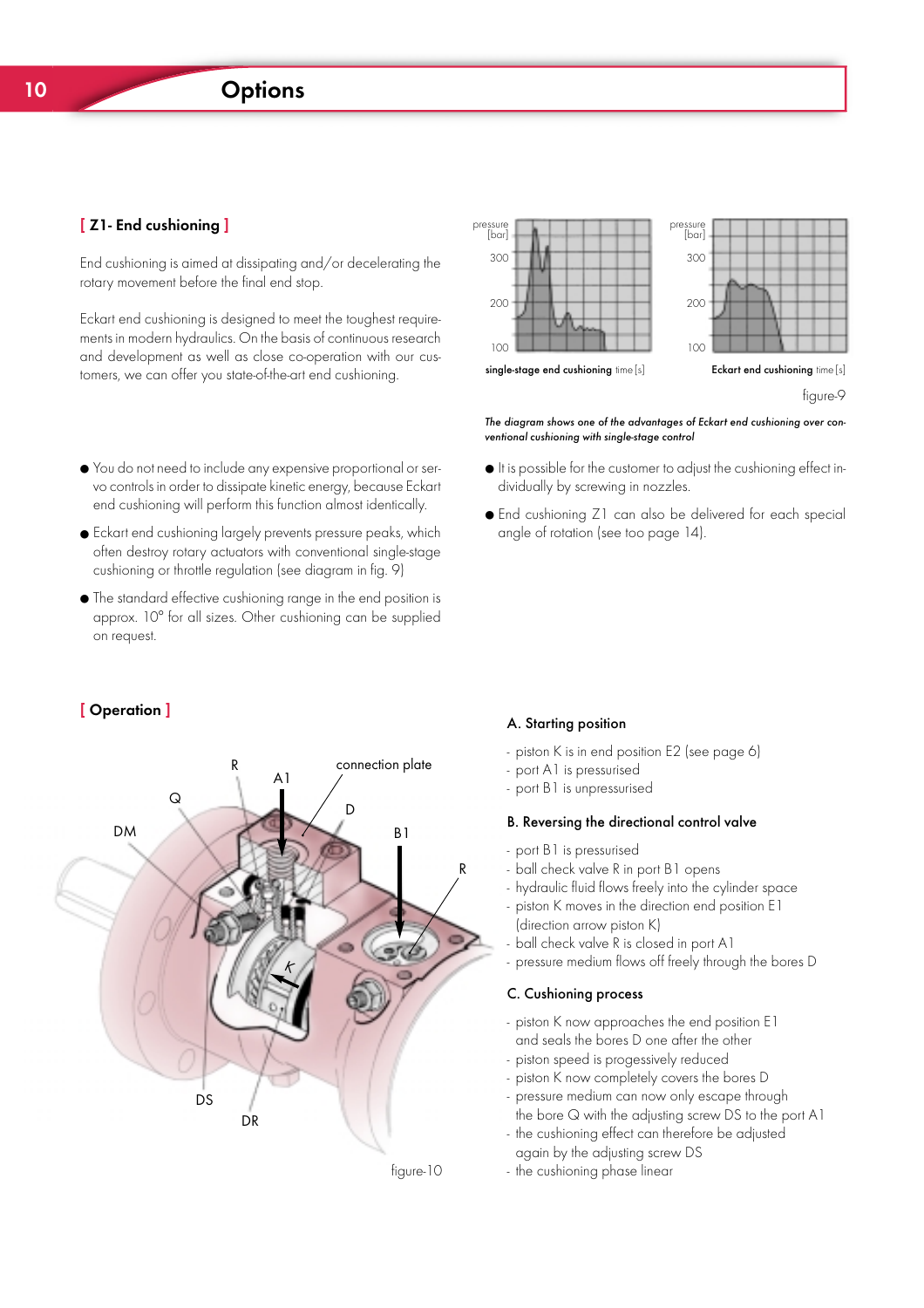## [ Technical Data ]

| Size (piston- $\emptyset$ )           |       |                                           | 40    | 50    | 63    | 80    | 100                                                          | 125   | 140                                          | 160    | 180    | 200                                                                                            | 225    | 250        | 300    |
|---------------------------------------|-------|-------------------------------------------|-------|-------|-------|-------|--------------------------------------------------------------|-------|----------------------------------------------|--------|--------|------------------------------------------------------------------------------------------------|--------|------------|--------|
| max. torque at 250 bar                |       | [Nm]                                      | 180   | 375   | 735   | 1300  | 2700                                                         | 5400  | 8400                                         | 12800  | 19600  | 26000                                                                                          | 34300  | 48000      | 85000  |
| spec. torque                          |       | [Nm/bar]                                  | 0,72  | 1,50  | 2,94  | 5,2   | 10,8                                                         | 21,6  | 33,6                                         | 51,2   | 78,4   | 104,2                                                                                          | 137,2  | 192,0      | 340,0  |
| angle of rotation                     |       |                                           |       |       |       |       |                                                              |       |                                              |        |        | standard 90°/180°/270°/360° and any intermediate angle, even above 360°                        |        |            |        |
| medium                                |       |                                           |       |       |       |       |                                                              |       |                                              |        |        | recommended: mineral oil of group HLP/DIN 51524, page 2 and VDMA page 24318; others on request |        |            |        |
| min. operating pressure required      |       |                                           |       |       |       |       |                                                              |       | 5 to 10 bar                                  |        |        |                                                                                                |        |            |        |
| max. allowable operating pressure     |       |                                           |       |       |       |       |                                                              |       | 250 bar / higher on request                  |        |        |                                                                                                |        |            |        |
| installation position                 |       |                                           |       |       |       |       | as required, provided that adequate air bleeding is provided |       |                                              |        |        |                                                                                                |        |            |        |
| temperature range                     |       |                                           |       |       |       |       |                                                              |       | - 25°C to +70°C / higher or lower on request |        |        |                                                                                                |        |            |        |
| absorption volume                     |       | $\left[\text{cm}^3/\text{1}^\circ\right]$ | 0,170 | 0,352 | 0,669 | 1,323 | 2,624                                                        | 5,154 | 7,819                                        | 11,846 | 16,559 | 24,014                                                                                         | 32,162 | 44,767     | 79,028 |
| max. admissible rotation time per 90° |       | [s]                                       | 0,13  | 0,18  | 0,24  | 0,26  | 0,43                                                         | 0,55  | 0,63                                         | 0,73   | 1,00   | 1,24                                                                                           | 1,50   | 1,78       | 2,10   |
|                                       |       | $90^\circ$                                | 5,5   | 8     | 11,5  | 20,5  | 36                                                           | 64    | 92                                           | 129    | 188    | 246                                                                                            | 342    | 580        | 984    |
| weight [kg] ca.                       | angle | 180°                                      | 5,8   | 9     | 13    | 23    | 41                                                           | 75    | 105                                          | 154    | 220    | 290                                                                                            | 394    | 687        | 1100   |
|                                       |       | $270^\circ$                               | 6,2   | 10    | 16    | 27    | 47                                                           | 84    | 119                                          | 180    | 253    | 324                                                                                            |        | on request |        |
|                                       |       | $360^\circ$                               | 6,5   | 10,5  | 18    | 31    | 52                                                           | 95    | 133                                          | 205    | 285    | 376                                                                                            |        |            |        |
| max. radial load $F_R$                |       | [KN]                                      | 1,45  | 3,10  | 4,80  | 9,80  | 17,00                                                        | 25,60 | 32,00                                        | 41,60  | 53,00  | 62,30                                                                                          | 65,10  | 68,50      | 87,20  |
| max. axial load $F_{AF}$              | [KN]  | 6,02                                      | 12,64 | 14,55 | 24,35 | 39,27 | 61,35                                                        | 91,50 | 125,65                                       | 155,25 | 186,50 | 189,40                                                                                         | 198,10 | 256,25     |        |
| max. axial load FAA                   |       | [KN]                                      | 1,00  | 2,10  | 3,80  | 4,95  | 5,70                                                         | 6,90  | 9,00                                         | 17,00  | 22,00  | 27,00                                                                                          | 29,00  | 32,00      | 41,00  |

## [ Important technical information ]

- Adherence to the data provided here is a precondition for trouble-free operation.

- The regulations of the Technical Supervision, Social Insurance Against Occupational Hazards and the respective environmental regulations etc. must be observed.
- Plant driven by a rotary actuator must be laid out in such a manner that in case of technical or human failure there is no danger of injury or death.
- We reserve the right to alter or improve design specifications without prior notice.

## [ Ordering code ]

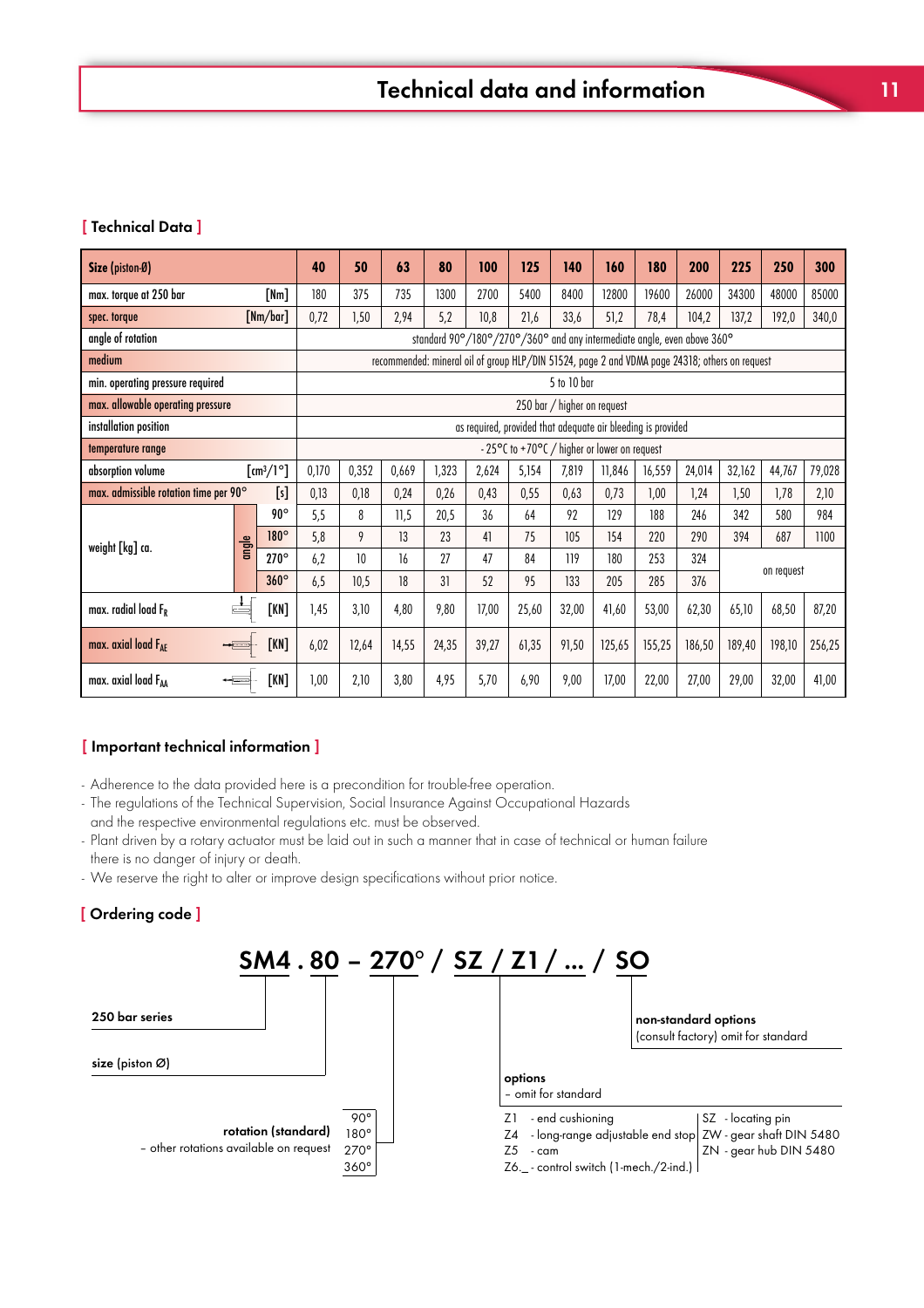# 12 Dimensions

[ Standard model - size 40 - 200 ]



## [ Model with end cushioning - Z1]





Schwenkmotor PSM



# Q1

## [ Comments ]

 $1$ <sup>1)</sup> Depending on model, cushioning screw may be fitted at an angle resulting in a tolerance of approx.  $\pm$  6,5 mm.

 $^{21}$ Dimension varies for models including option Z4 = adjustment of angle of rotation. Please consult factory.

- We reserve the right to alter or improve design specifications without prior notice.

- Non-standard options on request

## Order code on page 11

| <b>Size</b> |     |     |          |     |     |     |     |     |                   |     |                | <b>Rotary actuator SM4</b> |                 |     |                 |       |                  |             |                 |       |             |       |       |                |
|-------------|-----|-----|----------|-----|-----|-----|-----|-----|-------------------|-----|----------------|----------------------------|-----------------|-----|-----------------|-------|------------------|-------------|-----------------|-------|-------------|-------|-------|----------------|
| (piston-Ø)  | øA  | øB  | øC       | øD  | øE1 | gE2 | gE3 | gE4 | øF                | G   | G <sub>1</sub> | G <sub>2</sub>             |                 |     |                 |       | $K^{2}$          |             |                 |       | 2           |       | M     | M <sub>1</sub> |
|             |     |     | /numberl | h7  |     |     |     |     |                   |     |                |                            |                 |     | 90 <sup>o</sup> | 180   | 270 <sup>1</sup> | $360^\circ$ | 90 <sup>°</sup> | 180   | $270^\circ$ | 360°  |       |                |
| 40          | 100 | 85  | 9/6      | 65  | 70  | 85  | 12  | 58  | 20 <sub>k6</sub>  | 50  | 50             | $\sim$                     |                 | 16  | 170             | 196,8 | 223,6            | 250,4       | 31,5            | 44,9  | 58,3        | 71,7  | 45,5  | 39,9           |
| 50          | 110 | 95  | 9/6      | 75  | 80  | 106 | 16  | 72  | 30 <sub>k6</sub>  | 60  | 60             | 36                         |                 | 18  | 181             | 217   | 253              | 289         | 30,5            | 48,5  | 66,5        | 84,5  | 50    | 46             |
| 63          | 128 | 110 | 9/6      | 85  | 93  | 117 | 22  | 83  | 35k6              | 80  | 80             | 41                         | 6               | 23  | 195             | 239   | 283              | 327         | 31,3            | 53,3  | 75,3        | 97,3  | 54    | 47             |
| 80          | 152 | 130 | 13/6     | 100 | 109 | 143 | 28  | 104 | 45 <sub>k6</sub>  | 110 | 110            | 46                         | b               | 27  | 238,5           | 292,5 | 346,5            | 400,5       | 44,5            | 71,5  | 98,5        | 125,5 | 62    | 55             |
| 100         | 183 | 160 | 13/8     | 130 | 137 | 170 | 40  | 132 | 60k6              | 110 | 110            | 53                         | 8               | 31  | 280             | 351,6 | 423,2            | 494,8       | 57              | 92,8  | 128,6       | 164,4 | 65    | 58,3           |
| 125         | 224 | 195 | 17/8     | 160 | 165 | 216 | 50  | 166 | 75k6              | 140 | 140            | 63                         | 8               | 35  | 328             | 418   | 508              | 598         | 73              | 118   | 163         | 208   | 75    | 67,7           |
| 140         | 249 | 220 | 17/8     | 180 | 190 | 244 | 50  | 186 | 85k6              | 170 | 170            | 73                         | 8               | 39  | 346,9           | 451,7 | 556,5            | 661,3       | 75,4            | 127,8 | 180,2       | 232,6 | 79,5  | 71,7           |
| 160         | 295 | 260 | 22/8     | 220 | 225 | 284 | 60  | 212 | 100 <sub>k6</sub> | 210 | 210            | 83                         | 10 <sup>°</sup> | 45  | 407             | 530,4 | 653,8            | 777,2       | 93              | 154,7 | 216,4       | 278,1 | 89    | 80,2           |
| 180         | 298 | 265 | 22/12    | 210 | 233 | 314 | 60  | 256 | 110 <sub>k6</sub> | 210 | 210            | 93                         |                 | 47  | 446,5           | 584,5 | 722,5            | 860,5       | 99              | 168   | 237         | 306   | 98    | 94,7           |
| 200         | 334 | 299 | 22/12    | 255 | 266 | 349 | 70  | 263 | 120 <sub>m5</sub> | 210 | 210            | 98                         | 10              | 53  | 475,4           | 632,2 | 789              | 945,8       | 103,4           | 181,8 | 260,2       | 338,6 | 99    | 92,2           |
| 225         | 380 | 338 | 22/18    | 275 | 294 | 375 | 70  | 288 | 130m5             | 250 | 200            | 98                         | 10              | 58  | 511,7           | 673,1 | 834,5            | 995,9       | 109,7           | 190,4 | 271,1       | 351,8 | 190   |                |
| 250         | 450 | 400 | 26/18    | 300 | 340 | 440 | 90  | 334 | 150 <sub>m5</sub> | 300 | 200            | 115                        | 20              | 85  | 629,9           | 818,5 | 1007,1           | 1175,7      | 151,4           | 245,7 | 340         | 439,3 | 126,5 |                |
| 300         | 555 | 500 | 32/18    | 380 | 426 | 550 | 100 | 405 | 180 <sub>m5</sub> | 300 | 230            | 130                        |                 | 105 | 718,2           | 944,6 | 1171             | 1397,4      | 172.2           | 285,4 | 398,6       | 511.8 | 148,5 |                |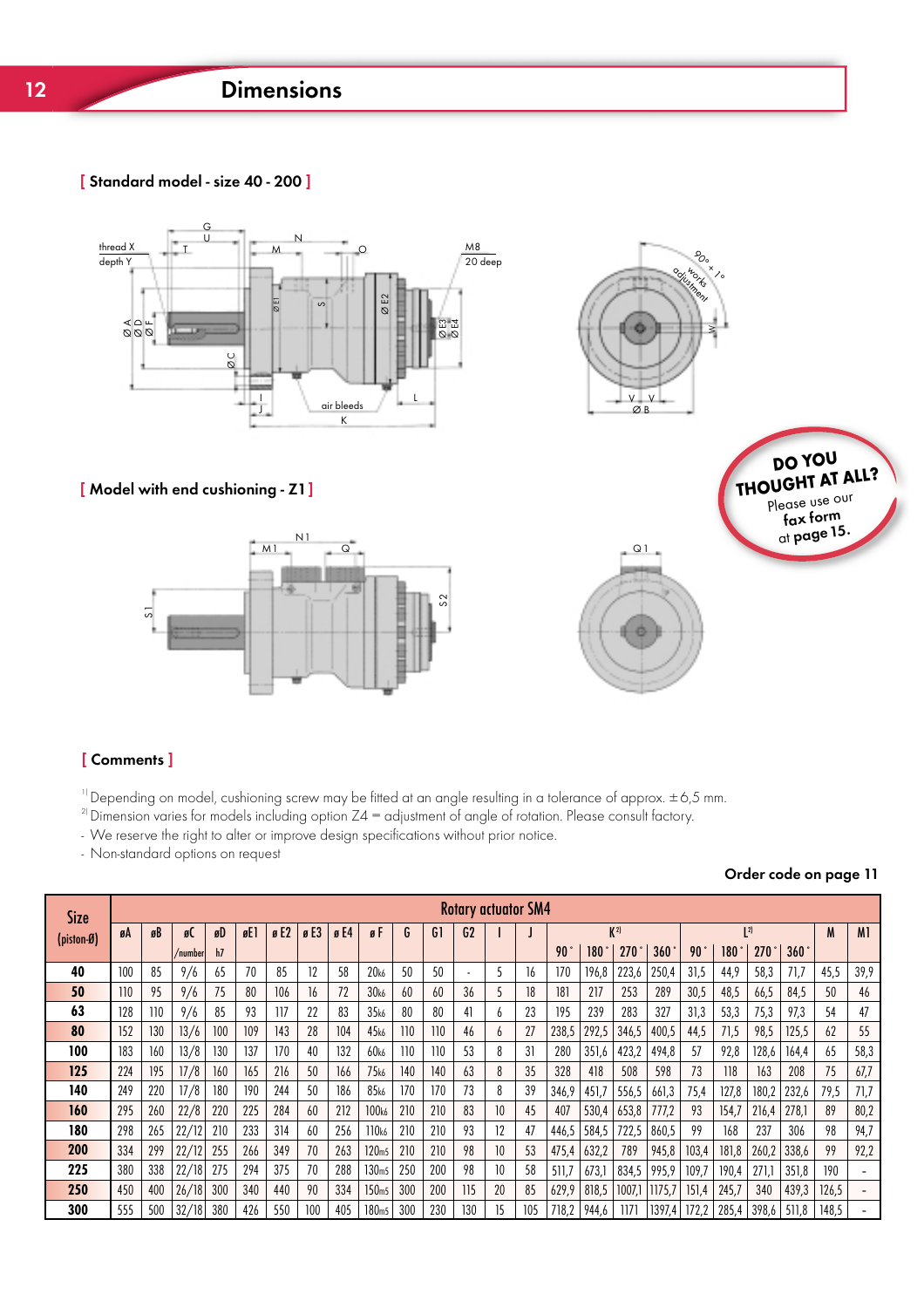[ Standard model - size 225 - 300 ]

Schweizer PSM (1985)



 $\mathcal{L}$  model with gear shaft profile DIN 5480  $\mathcal{L}$ 



 $3<sup>5</sup>$ 

[ Arrangement of flange bores ]  $\;\;\;\;\;\;\;\;\;\;=\,$  ports









 $18<sup>°</sup>$ with football for base

|       |       |          |       |                          |                          |                          |                          | <b>Rotary actuator SM4</b> |                          |                          |      |                   |                |              |     |                 |                 |                 |                 |    | ZW                     | ZN                       | Z6    | Size       |
|-------|-------|----------|-------|--------------------------|--------------------------|--------------------------|--------------------------|----------------------------|--------------------------|--------------------------|------|-------------------|----------------|--------------|-----|-----------------|-----------------|-----------------|-----------------|----|------------------------|--------------------------|-------|------------|
| 90    | 180   | N<br>270 | 360   | 90                       | N <sub>1</sub><br>180    | 270                      | 360                      | 0<br>port size             | O                        | Ql                       |      | $S1$ <sup>1</sup> | S <sub>2</sub> |              |     | U<br><b>DIN</b> | V<br><b>DIN</b> | W<br><b>DIN</b> | ۸               | γ  | <b>DIN</b><br>5480     | <b>DIN</b><br>5480       | b     | (piston-Ø) |
| 89    | 102,4 | 115,8    | 129,2 | 94,5                     | 107,9                    | 121,3                    | 134,7                    | 61/4                       | 40                       | 42                       | 41,5 | 31,5              | 55,5           |              | 33  | 6885<br>45      | 6885<br>12,5    | 6885            | M6              | 16 | W20x1,25<br>x14x8f     | $\overline{\phantom{0}}$ | 110,8 | 40         |
| 98    | 116   | 134      | 152   | 102,2                    | 120,2                    | 138,2                    | 156,2                    | G1/4                       | 40                       | 42                       | 49   | 39,5              | 63             |              | 43  | 50              | 18              |                 | M <sub>10</sub> | 22 | W30x2<br>$x$ 14 $x$ 8f | N22x1,25<br>x16x9H       | 110,8 | 50         |
| 107   | 129   | 151      | 173   | 114,2                    | 136,2                    | 158,2                    | 180,2                    | 63/8''                     | 40                       | 42                       | 53   | 47                | 68             | 4            | 60  | 70              | 20,5            | 10              | M <sub>10</sub> | 25 | W35x2<br>x16x8f        | N28x2<br>x12x9H          | 110,8 | 63         |
| 128   | 155   | 182      | 209   | 134,7                    | 161,7                    | 188,7                    | 215,7                    | G3/8''                     | 40                       | 42                       | 66   | 58                | 81             |              | 85  | 100             | 26              | 14              | M <sub>12</sub> | 30 | W45x2<br>x21x8f        | N35x2<br>x16x9H          | 110,8 | 80         |
| 147   | 182,8 | 218,6    | 254,4 | 151.:                    | 187,5                    | 223,3                    | 259,1                    | 63/8''                     | 40                       | 42                       | 80   | 73                | 95             | 4            | 85  | 100             | 34              | 18              | M 16            | 38 | W60x3<br>x18x8f        | N48x3<br>x14x9H          | 110,8 | 100        |
| 168   | 213   | 258      | 303   | 173,8                    | 218,8                    | 263,8                    | 308,8                    | G1/2"                      | 50                       | 52                       | 102  | 93                | 122            |              | 115 | 125             | 42              | 20              | M <sub>20</sub> | 40 | W75x3<br>x24x8f        | N60x3<br>x18x9H          | 110,8 | 125        |
| 176,5 | 228,9 | 281,3    | 333,7 | 168,3                    | 220,7                    | 273,1                    | 325,5                    | G1/2"                      | 50                       | 52                       | 116  | 115.7             | 135            | 4            | 145 | 160             | 47,5            | 22              | M <sub>20</sub> | 40 | W85x3<br>x27x8f        | N70x3<br>x22x9H          | 110,8 | 140        |
| 204,5 | 266,2 | 327,9    | 389,6 | 213,5                    | 275,2                    | 336,9                    | 398,6                    | 63/4''                     | 50                       | 52                       | 136  | 127               | 155            | 6            | 180 | 180             | 56              | 28              | M 24            | 50 | W100x3<br>x32x8f       | N80x3<br>x25x9H          | 110,8 | 160        |
| 229   | 298   | 367      | 436   | 228,3                    | 297,3                    | 366,3                    | 435,3                    | 63/4''                     | 50                       | 52                       | 147  | 138               | 166            | <sub>6</sub> | 180 | 180             | 61              | 28              | M 24            | 50 | W110x3<br>x35x8f       | N90x3<br>x28x9H          | 140,3 | 180        |
| 242   | 320,4 | 398,8    | 477,2 | 239,2                    | 317,6                    | 396                      | 474,4                    | 63/4''                     | 50                       | 52                       | 163  | 154               | 182            | <sub>0</sub> | 180 | 180             | 67              | 32              | M 24            | 50 | W120x5<br>x22x8f       | N95x3<br>x30x9H          | 140,3 | 200        |
| 263,1 | 343,8 | 424,5    | 505,2 | -                        | $\overline{\phantom{0}}$ | $\overline{\phantom{a}}$ | $\overline{\phantom{a}}$ | 63/4''                     | $\overline{\phantom{0}}$ | $\sim$                   | 165  |                   | 187,5          | 10           | 160 | 230             | 72              | 32              | M 24            | 50 | W130x5<br>x24x8f       | N100x3<br>x32x9H         | 154   | 225        |
| 525,5 | 619,8 | 714,     | 808,4 | $\overline{\phantom{a}}$ | $\overline{\phantom{0}}$ | $\overline{\phantom{0}}$ | ٠                        | G1''                       | $\overline{\phantom{a}}$ | $\overline{\phantom{a}}$ | 190  |                   | 185            | 10           | 160 | 280             | 83              | 36              | M 24            | 50 | W150x5<br>x28x8f       | N110x3<br>x35x9H         | 177   | 250        |
| 606,8 | 720   | 833,2    | 946,4 | ۰                        | $\overline{\phantom{0}}$ | ۰                        | $\overline{\phantom{a}}$ | G1''                       | ۰                        | $\overline{\phantom{a}}$ | 233  |                   | 220,5          | 10           | 180 | 280             | 100             | 45              | M 24            | 50 | W180x5<br>x34x8f       | N130x5<br>x24x9H         | 212,5 | 300        |



[Model with gear hub profile DIN 5480 - ZN]

G2

agraduated angular adjustment, e.g. from 0° to 90°

 $^{\circ\circ}$  $\check{\mathcal{L}}$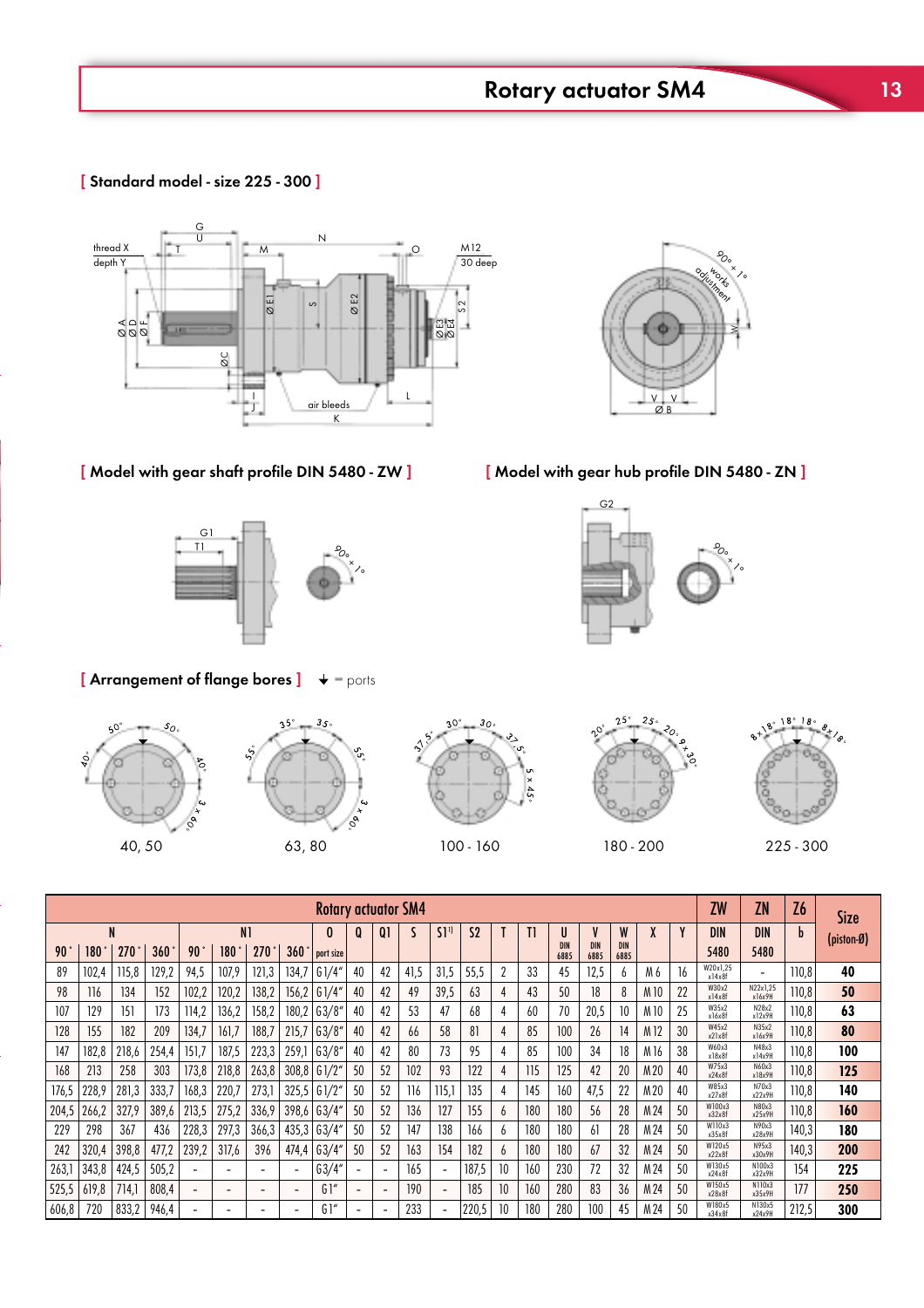sitioning accuracy, stability of position, type of attachment and dimensions, the Eckart SM4 rotary actuator can be used in a wide range of applications. Because of its torque, angle of rotation, pressure range, po-

The selection and the size depends above all on the demands and the operating conditions under which the rotary actuator is operating. For the planning of special items, it is also important for us to be aware of all technical details.

questions on page 15 which you can fax us if any lack of clarity emerge. Our staff will be glad to work out and submit a proposal to you. In order to provide this we have prepared a catalogue of

We accept no guarantee claims for disturbances in functioning or complaints which are attributable to lack of information by the customer.

#### $\sqrt{\ }$  When planning the rotary actuator, **EXTER Planning the Forary actuator,**<br>EXTERN the following 1 we recommend the following  $\frac{1}{2}$

opportunity procession channing to the maximum portmession enqueled output. If they are used to stop the load, the forces acting on them, including forces of inertia, must not exceed the force created by the maximum operating pressure. ●The mechanical stops within the rotary actuator are designed to withstand the force created by the maximum allowable operating pressure relating to the maximum permissible torque

If higher forces can be expected, we recommend installation of external stops or other methods of control such as end cushioning, as described below, or control valves.

- $\bullet$  On hermetic locking of the rotary actuator (e.g. hydraulically - perfectly suited to withstand even extreme force on the axle a holding pressure is generated. If the holding pressure reaches the level of the operating pressure requirements there is a torque increase on the axle of 38 %. If resetting end cushioning Z1 is used. controlled double release valves) and the impact of resetting forces are expected this should be reflected in selecting the size of the rotary actuator. This also has to be taken into consideration in those cases of operation in which the optional
- $\bullet$  In order to guarantee a fresh supply of pressure fluid or memented to generate thrown regard to the environmental to the environment of the environment of the environment - suitable for most fluids possible, and/or the directional control valve should be mounted directly onto the rotary actuator. If this is not possible, we recommend a hydraulically controlled double release valve with additional tank line.
- On hermetic locking of the rotary actuator (e.g. hydraulically controlled blocking valves) and the impact of heat from external sources it should be considered that the hydraulic pressure in the rotary actuator increases by about 6-8 bar per 1°C increase of the temperature. In case of substantial temperature increase the rotary actuator could be destroyed. If operating conditions with substantial temperature increases are expected, appropriate protective measures (e.g. safety valves, cycles of operation) should be provided.
- During installation, care should be taken that the drive shaft or hub is perfectly aligned with the counterpart, since otherwise the maximum permissible radial and axial forces can easily be exceeded.
- In the case of option ZN gear hub profile DIN 5480, we recommend a calculation of the torsion and fatigue strength of the shaft. Also see page 8.
- In case of changing the angle of rotation on actuators with the end cushioning option Z1, the cushioning effect on the bottom side should also be changed.
- Ensure that air bleeding S1/S2 is accessible (important in the case of end cushioning Z1).
- The rotary actuator needs to be dismantled when changing replacement parts. It is therefore necessary to allow enough clearance for this to be carried out easily.
- In case of rotary actuators with the end cushioning option Z1, the flowing back of the pressure medium is progressively throttled down which causes the hydraulic pressure to rise on the cushioned side of the piston. In this context it must be ensured that the anticipated cushioning pressure does not exceed the operating pressure maximally admissible. As not all factors can be exactly pre-determined, not all requi-

under all circumstances during the commissioning of the initial<br>under a factory of the initial live will be also the assistances of cerning this).  $\sigma$  is the period nitriding nitriding nitriding nitriding nitriding nitriding  $\sigma$ rement profiles can be implemented in configurations which use the end cushioning Z1. For this reason the details of the execution for the end cushioning Z1 must be established delivery of rotary actuators (we will be glad to assist you con-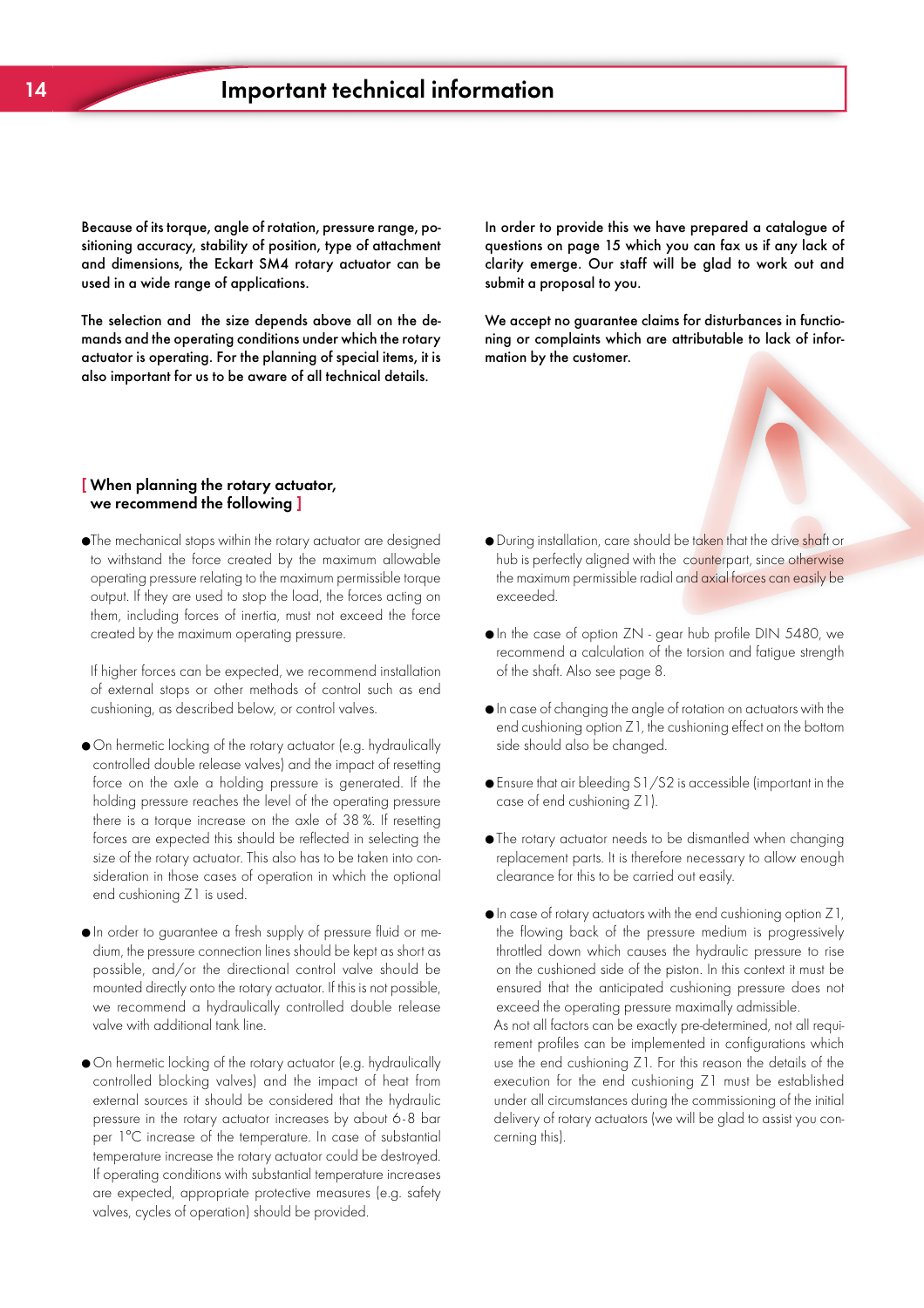| <b>ECKART GmbH</b><br>company name<br><b>Construction &amp; Sales</b><br>Gewerbegebiet Wallroth<br>department<br>D-36381 Schlüchtern<br>street<br>phone +49 (0) 6661 9628-0<br>country/postcode/place<br>+49 (0) 6661 9628-50<br>fax<br>phone<br>ek@eckart-gmbh.de<br>e-mail<br>e-mail<br>date<br>project |                                      |         |                                                                |    |              |    |             |                      |  |            |             |                         | name/ref.<br>$f_{\rm OX}$ |       |    |    |                            |                |      |          |            |                                                   |                                              |       |       |             |    |    |           |                              |                                 |             |                  |  |
|-----------------------------------------------------------------------------------------------------------------------------------------------------------------------------------------------------------------------------------------------------------------------------------------------------------|--------------------------------------|---------|----------------------------------------------------------------|----|--------------|----|-------------|----------------------|--|------------|-------------|-------------------------|---------------------------|-------|----|----|----------------------------|----------------|------|----------|------------|---------------------------------------------------|----------------------------------------------|-------|-------|-------------|----|----|-----------|------------------------------|---------------------------------|-------------|------------------|--|
|                                                                                                                                                                                                                                                                                                           |                                      |         |                                                                |    |              |    |             |                      |  |            |             |                         |                           |       |    |    |                            |                |      |          | no.        |                                                   |                                              |       |       |             |    |    |           |                              |                                 |             |                  |  |
|                                                                                                                                                                                                                                                                                                           |                                      |         | We calculate for you!                                          |    |              |    |             |                      |  | F,         |             |                         |                           |       |    |    |                            |                |      |          | 9          |                                                   | torque output                                |       |       |             |    |    |           | $M_d$                        |                                 |             | Nm               |  |
|                                                                                                                                                                                                                                                                                                           |                                      |         |                                                                |    |              |    |             | $\equiv$             |  |            |             |                         |                           |       |    |    |                            |                |      |          | 10         |                                                   | mass moment of inertia                       |       |       |             |    |    |           |                              |                                 |             | kgm <sup>2</sup> |  |
| $F_{AA} =$<br>$F_{AF}$                                                                                                                                                                                                                                                                                    |                                      |         |                                                                |    |              |    |             |                      |  |            |             | $\overline{\mathbf{1}}$ |                           | lever |    |    |                            |                |      |          | $\Gamma$   |                                                   |                                              | mm    |       |             |    |    |           |                              |                                 |             |                  |  |
|                                                                                                                                                                                                                                                                                                           |                                      |         |                                                                |    |              |    |             |                      |  |            |             |                         |                           |       |    | 12 |                            | centre of mass |      |          |            |                                                   |                                              |       | R     |             |    | mm |           |                              |                                 |             |                  |  |
|                                                                                                                                                                                                                                                                                                           |                                      |         |                                                                |    |              |    |             |                      |  |            |             |                         | 13                        | mass  |    |    |                            |                |      |          |            | m                                                 |                                              |       |       | kg          |    |    |           |                              |                                 |             |                  |  |
|                                                                                                                                                                                                                                                                                                           |                                      |         |                                                                |    |              |    |             |                      |  |            |             |                         |                           |       |    | 14 | reset power, holding power |                |      |          |            |                                                   |                                              |       | $M_r$ |             | Nm |    |           |                              |                                 |             |                  |  |
|                                                                                                                                                                                                                                                                                                           | fitting position of rotary actuators |         |                                                                |    |              |    |             |                      |  |            |             |                         |                           |       | 15 |    | radial load                |                |      |          |            |                                                   |                                              | $F_R$ |       | $\mathbb N$ |    |    |           |                              |                                 |             |                  |  |
|                                                                                                                                                                                                                                                                                                           |                                      | ❸       |                                                                |    | $\mathbb{C}$ |    |             | $-\left(\sum\right)$ |  | $L(\cdot)$ |             |                         |                           |       |    |    |                            |                |      |          | 16         |                                                   | axial load                                   |       |       |             |    |    |           | FAA                          |                                 | $\mathbb N$ |                  |  |
|                                                                                                                                                                                                                                                                                                           |                                      |         |                                                                |    |              |    |             |                      |  |            |             |                         |                           |       |    |    |                            |                |      | 17<br>18 | axial load |                                                   |                                              |       |       |             |    |    | $F_{AE}$  |                              | N                               |             |                  |  |
|                                                                                                                                                                                                                                                                                                           | Α                                    |         |                                                                | B  |              |    | $\mathsf C$ |                      |  | D          | Ε<br>F<br>G |                         |                           |       |    |    |                            |                |      |          |            |                                                   | required working pressure<br>$P_A$           |       |       |             |    |    |           |                              | bar                             |             |                  |  |
| $\overline{2}$                                                                                                                                                                                                                                                                                            |                                      | options |                                                                |    |              |    |             |                      |  |            |             |                         |                           |       |    |    |                            |                |      |          | 19         |                                                   | maximum operating pressure<br>$P_{B}$<br>bar |       |       |             |    |    |           |                              |                                 |             |                  |  |
|                                                                                                                                                                                                                                                                                                           |                                      | Z1      |                                                                | Z4 |              | Z5 |             | Z6.1                 |  |            | Z6.2        |                         | SZ                        |       | ZW |    | ZN                         |                |      | $\circ$  | 20         |                                                   | pressure peaks<br>$P_S$<br>bar               |       |       |             |    |    |           |                              |                                 |             |                  |  |
| 3<br>$\overline{4}$                                                                                                                                                                                                                                                                                       |                                      |         | angle of rotation, SM4 max.<br>angle of rotation, in operation |    |              |    |             |                      |  |            |             |                         |                           |       |    |    |                            |                |      | $\circ$  | 21<br>22   | pressure medium<br>temperature of pressure medium |                                              |       |       |             |    |    | $\circ$ C |                              |                                 |             |                  |  |
| 5                                                                                                                                                                                                                                                                                                         |                                      |         | rotation time, total                                           |    |              |    |             |                      |  |            |             |                         |                           |       |    |    |                            |                | sec. |          | 23         |                                                   | temperature of environment                   |       |       |             |    |    |           |                              |                                 |             | $\circ$ C        |  |
| $\circ$                                                                                                                                                                                                                                                                                                   |                                      |         | cushioning time                                                |    |              |    |             |                      |  |            | tg<br>td    |                         |                           |       |    |    |                            |                | sec. |          | 24         |                                                   | volume flow                                  |       |       |             |    |    |           | $\hbox{\large $\mathsf{Q}$}$ |                                 |             | l/min.           |  |
| 7                                                                                                                                                                                                                                                                                                         |                                      |         | cycle frequency                                                |    |              |    |             |                      |  |            | Τ           |                         |                           |       |    |    |                            |                | sec. |          | 25         |                                                   | stops                                        |       |       |             |    |    |           |                              | $\Box$ internal $\Box$ external |             |                  |  |
| $\,8\,$                                                                                                                                                                                                                                                                                                   |                                      |         | duration of operation per day                                  |    |              |    |             |                      |  |            |             |                         |                           |       |    |    |                            |                |      | h        | 26         |                                                   | Z4 range of adjustment                       |       |       |             |    |    |           |                              |                                 |             |                  |  |
|                                                                                                                                                                                                                                                                                                           |                                      |         | sketch/special features/                                       |    |              |    |             |                      |  |            |             |                         |                           |       |    |    |                            |                |      |          |            |                                                   |                                              |       |       |             |    |    |           |                              |                                 |             |                  |  |
|                                                                                                                                                                                                                                                                                                           |                                      |         | field of application/circuit diagram                           |    |              |    |             |                      |  |            |             |                         |                           |       |    |    |                            |                |      |          |            |                                                   |                                              |       |       |             |    |    |           |                              |                                 |             |                  |  |
|                                                                                                                                                                                                                                                                                                           |                                      |         |                                                                |    |              |    |             |                      |  |            |             |                         |                           |       |    |    |                            |                |      |          |            |                                                   |                                              |       |       |             |    |    |           |                              |                                 |             |                  |  |
|                                                                                                                                                                                                                                                                                                           |                                      |         |                                                                |    |              |    |             |                      |  |            |             |                         |                           |       |    |    |                            |                |      |          |            |                                                   |                                              |       |       |             |    |    |           |                              |                                 |             |                  |  |
|                                                                                                                                                                                                                                                                                                           |                                      |         |                                                                |    |              |    |             |                      |  |            |             |                         |                           |       |    |    |                            |                |      |          |            |                                                   |                                              |       |       |             |    |    |           |                              |                                 |             |                  |  |
|                                                                                                                                                                                                                                                                                                           |                                      |         |                                                                |    |              |    |             |                      |  |            |             |                         |                           |       |    |    |                            |                |      |          |            |                                                   |                                              |       |       |             |    |    |           |                              |                                 |             |                  |  |
|                                                                                                                                                                                                                                                                                                           |                                      |         |                                                                |    |              |    |             |                      |  |            |             |                         |                           |       |    |    |                            |                |      |          |            |                                                   |                                              |       |       |             |    |    |           |                              |                                 |             |                  |  |
|                                                                                                                                                                                                                                                                                                           |                                      |         |                                                                |    |              |    |             |                      |  |            |             |                         |                           |       |    |    |                            |                |      |          |            |                                                   |                                              |       |       |             |    |    |           |                              |                                 |             |                  |  |
|                                                                                                                                                                                                                                                                                                           |                                      |         |                                                                |    |              |    |             |                      |  |            |             |                         |                           |       |    |    |                            |                |      |          |            |                                                   |                                              |       |       |             |    |    |           |                              |                                 |             |                  |  |
|                                                                                                                                                                                                                                                                                                           |                                      |         |                                                                |    |              |    |             |                      |  |            |             |                         |                           |       |    |    |                            |                |      |          |            |                                                   |                                              |       |       |             |    |    |           |                              |                                 |             |                  |  |